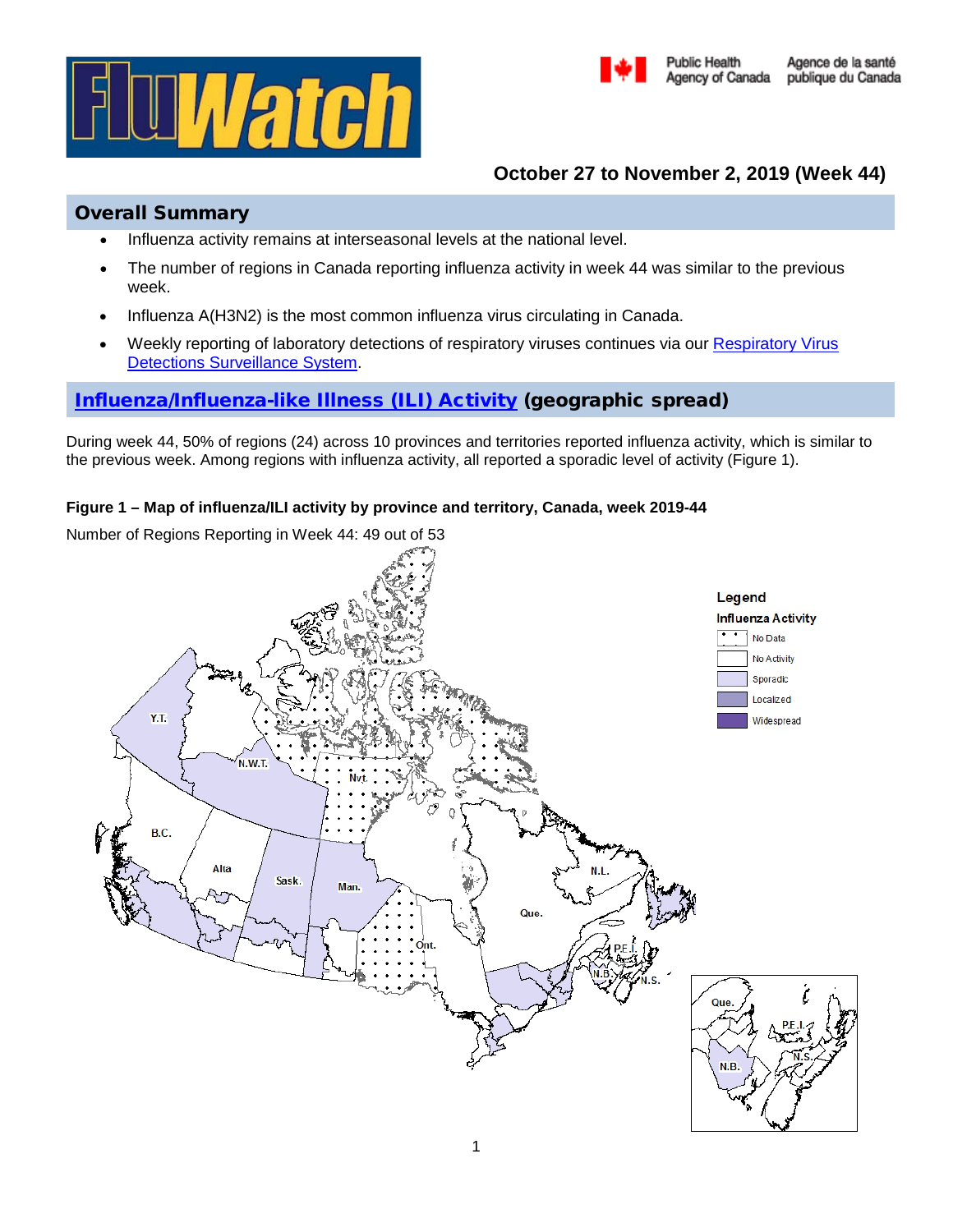# [Laboratory-Confirmed Influenza Detections](https://www.canada.ca/en/public-health/services/diseases/flu-influenza/influenza-surveillance/about-fluwatch.html#a3)

In week 44, the number of detections of influenza continued to increase slowly. The following results were reported from sentinel laboratories across Canada (Figures 2 and 3):

- The percentage of tests positive for influenza remains at interseasonal levels, at 2.3%.
- A total of 107 laboratory detections of influenza were reported, of which 84% (90) were influenza A. The proportion of detections of influenza B was similar to weeks 42 and 43, at 16%.
- Among subtyped influenza A detections 59% (23 out of 39) were influenza A(H3N2).

To date this season (weeks 35 to 44), 563 laboratory detections of influenza were reported:

- 87% (490) were influenza A.
- Among subtyped influenza A detections (191), 82% were influenza A(H3N2).

Detailed information on age and type/subtype has been received for more than 425 laboratory-confirmed influenza cases (Table 1). (The total number of cases is suppressed due to small values in Table 1).

To date this season (weeks 35 to 44):

- 85% (363) were cases of influenza A.
- Among the 169 cases of influenza A for which the subtype was known, 82% of cases were A(H3N2).
- The largest proportion of influenza A cases reported to date were in adults 65 years of age and older (46%). The majority of cases of influenza B were in younger age-groups; 82% of cases were under 45 years of age.

For more detailed weekly and cumulative influenza data, see the text descriptions for [Figures 2 and 3](https://www.canada.ca/en/public-health/services/diseases/flu-influenza/influenza-surveillance/weekly-influenza-reports.html) or the [Respiratory Virus Detections in Canada Report.](https://www.canada.ca/en/public-health/services/surveillance/respiratory-virus-detections-canada.html)

#### **Figure 2 – Number of positive influenza tests and percentage of tests positive, by type, subtype and report week, Canada, weeks 2019-35 to 2019-44**

Number of Laboratories Reporting in Week 44: 32 out of 34

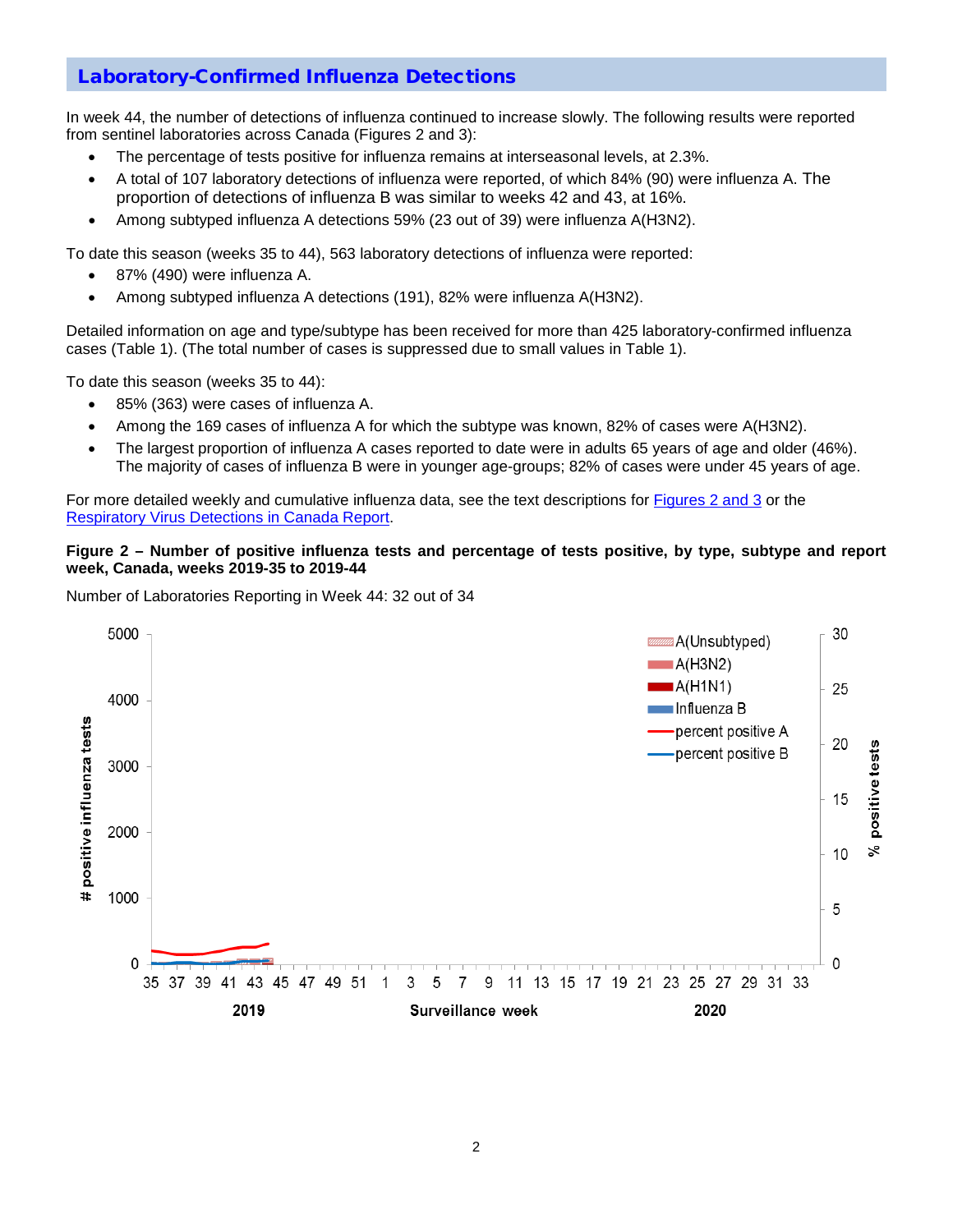

**Figure 3 – Distribution of positive influenza specimens by type/subtype and province/territory\*, Canada, weeks 2019-35 to 2019-44**

\* Specimens from NWT, YT, and Nvt are sent to reference laboratories in other provinces. However, data on laboratory-confirmed detections of influenza from Nunavut are not currently available.

| Table 1 – Cumulative number of positive influenza specimens by type, subtype and age-group reported |  |  |  |  |
|-----------------------------------------------------------------------------------------------------|--|--|--|--|
| through case-based laboratory reporting, Canada, weeks 2019-35 to 2019-44                           |  |  |  |  |

| Age groups<br>(years) | Cumulative (August 25, 2019 to November 2, 2019) |                |             |                         |                   |      |      |  |  |  |  |
|-----------------------|--------------------------------------------------|----------------|-------------|-------------------------|-------------------|------|------|--|--|--|--|
|                       |                                                  |                | Influenza A | В                       | Influenza A and B |      |      |  |  |  |  |
|                       | A Total                                          | <b>A(H1N1)</b> | A(H3N2)     | A (Un<br>subtyped $)^1$ | <b>Total</b>      | #    | %    |  |  |  |  |
| $0 - 4$               | 39                                               |                | 12          | 20                      | 15                | 54   | 13%  |  |  |  |  |
| $5 - 19$              | $>23$                                            | $5$            | 10          | 13                      | 14                | 38   | 9%   |  |  |  |  |
| $20 - 44$             | 60                                               | 5              | 19          | 36                      | 22                | 82   | 19%  |  |  |  |  |
| 45-64                 | 74                                               | 14             | 27          | 33                      | $<$ 5             | >74  | 18%  |  |  |  |  |
| $65+$                 | >162                                             | $5$            | 70          | 92                      |                   | 173  | 41%  |  |  |  |  |
| Total                 | 363                                              | 31             | 138         | 194                     | >58               | >425 | 100% |  |  |  |  |

<sup>1</sup>Unsubtyped: The specimen was typed as influenza A, but no result for subtyping was available.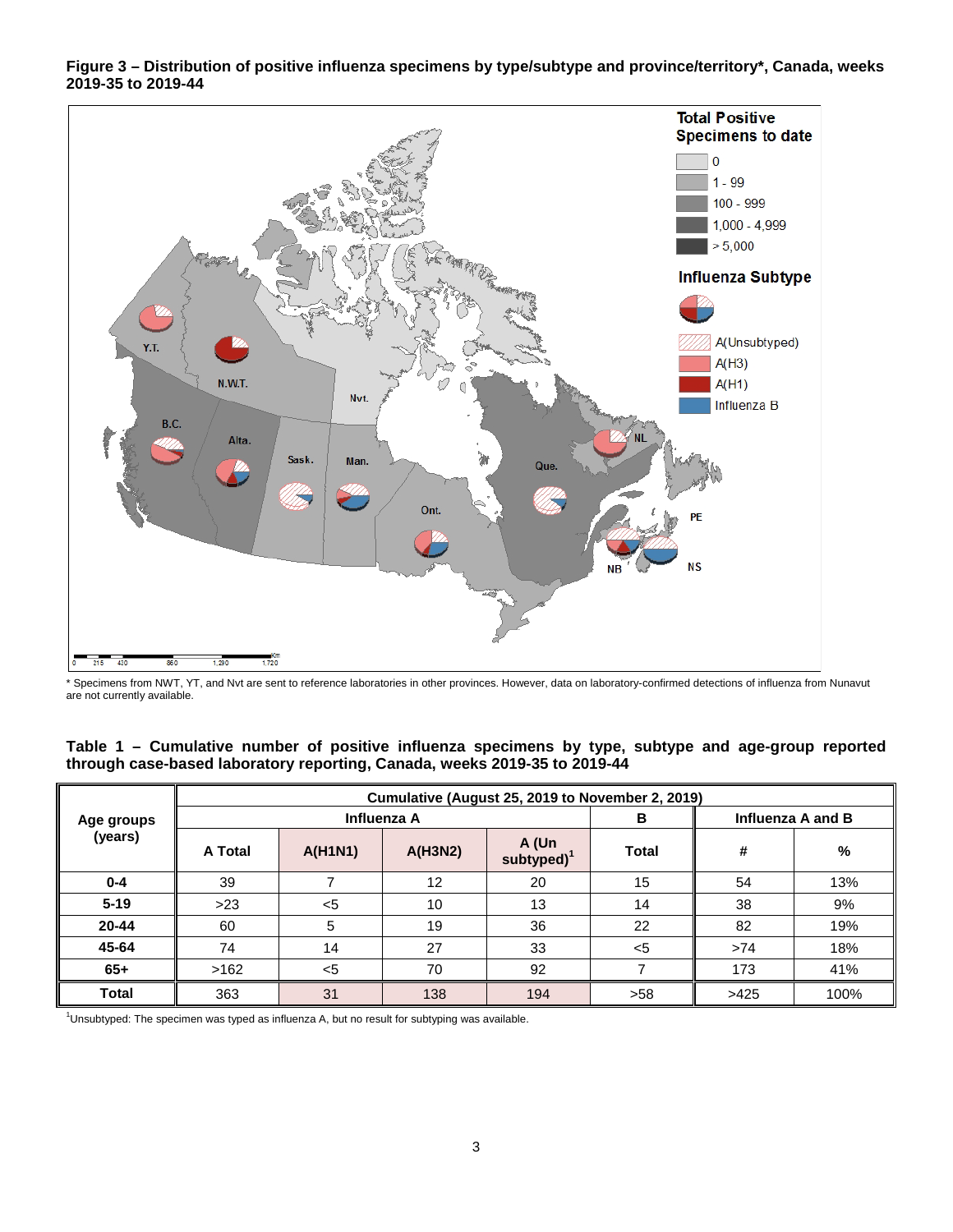# [Syndromic / Influenza-like Illness Surveillance](https://www.canada.ca/en/public-health/services/diseases/flu-influenza/influenza-surveillance/about-fluwatch.html#a4)

### **[Healthcare Practitioners Sentinel Syndromic Surveillance](https://www.canada.ca/en/public-health/services/diseases/flu-influenza/influenza-surveillance/influenza-sentinel-recruiters.html)**

In week 44, 1.0%, of visits to healthcare professionals were due to influenza-like illness (ILI) which is slightly below the average for this time of year (1.3%) (Figure 4).

### **Figure 4 – Percentage of visits for ILI reported by sentinels by report week, Canada, weeks 2019-35 to 2019-44**

Number of Sentinels Reporting in Week 44: 78



The shaded area represents the maximum and minimum percentage of visits for ILI reported by week from seasons 2014-2015 to 2018-2019

### **[FluWatchers](https://www.canada.ca/en/public-health/services/diseases/flu-influenza/fluwatcher.html)**

In week 44, 3,069 participants reported to FluWatchers, of which 1.6% (51) reported symptoms of cough and fever (Figure 5).

Among the 51 participants who reported cough and fever:

- 29% consulted a healthcare professional;
- 82% reported days missed from work or school, resulting in a combined total of 119 missed days of work or school.

If you are interested in becoming a **FluWatcher**, [sign up today.](https://cnphi.canada.ca/fluWatcher/register)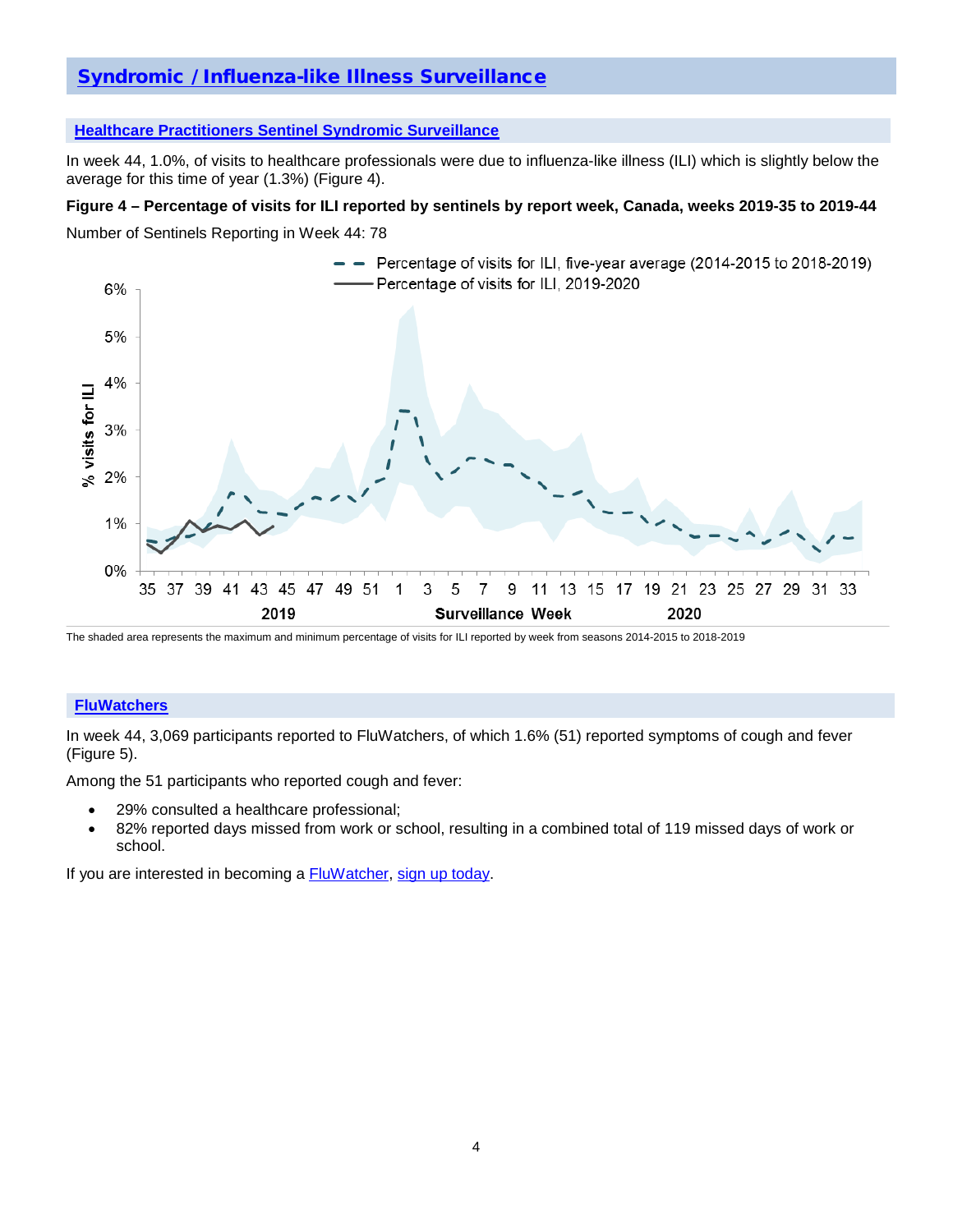## **Figure 5 – Percentage of FluWatchers participants reporting cough and fever, Canada, weeks 2019-40 to 2019- 44**

Number of Participants Reporting in Week 44: 3,069





Click on the map to access the link

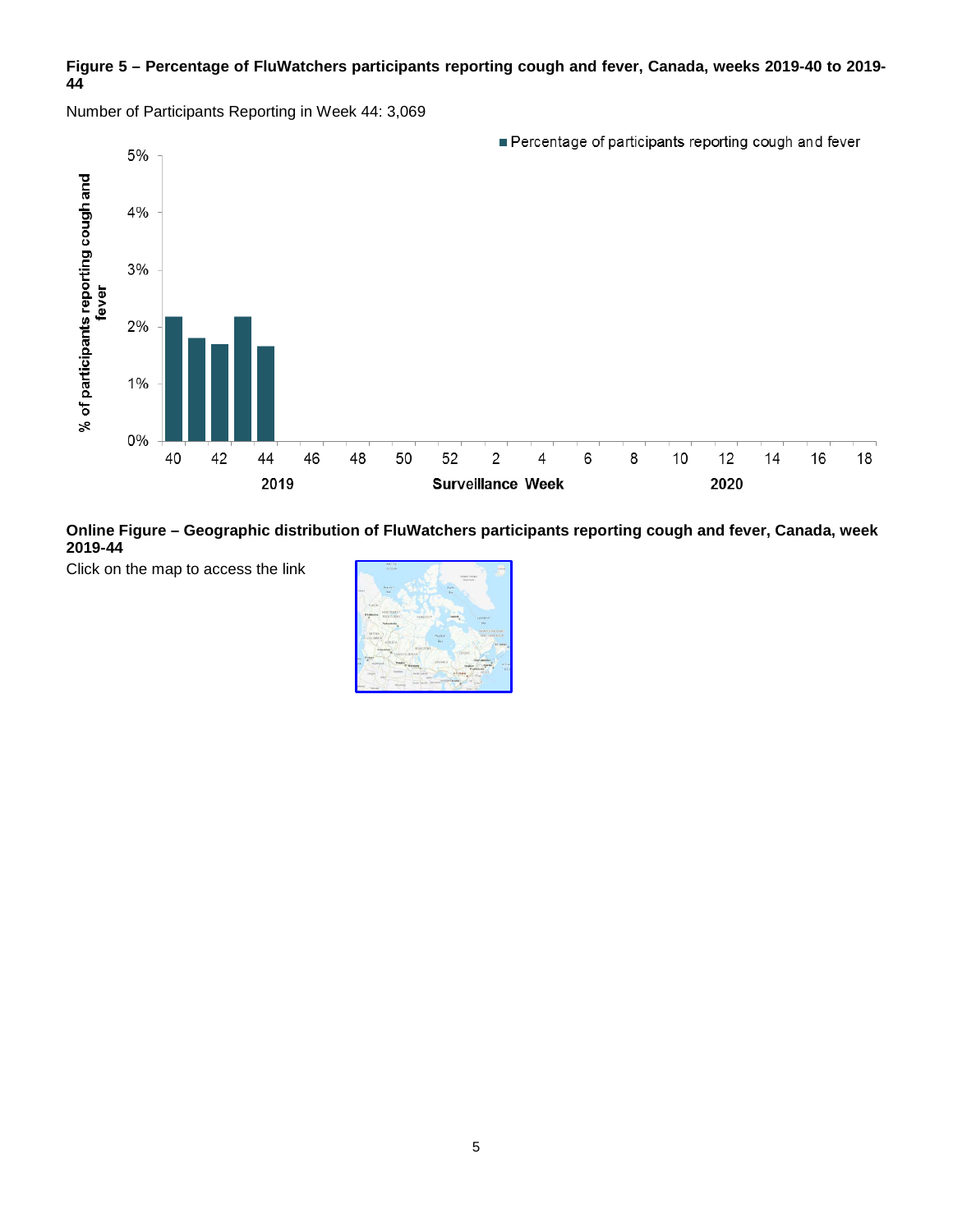## [Influenza Outbreak Surveillance](https://www.canada.ca/en/public-health/services/diseases/flu-influenza/influenza-surveillance/about-fluwatch.html#a5)

In week 44, one new outbreak was reported in a facility type [categorized as 'other',](https://www.canada.ca/en/public-health/services/diseases/flu-influenza/influenza-surveillance/about-fluwatch.html#a2.4) which includes facilities such as private personal care homes, correctional facilities, colleges/universities etc. (Figure 6).

To date this season, a total of 10 laboratory-confirmed influenza outbreaks have been reported; six in long-term care facilities, one in an acute care facility and three in a facility type categorized as 'other'. Of the outbreaks where influenza type was reported, nine out of ten were due to influenza A. One ILI outbreak in a school/daycare has also been reported.

#### **Figure 6 – Number of new outbreaks of laboratory-confirmed influenza by report week, Canada, weeks 2019-35 to 2019-44**



Number of provinces and territories reporting in week 44: 12 out of 13

## [Severe Outcomes Influenza Surveillance](https://www.canada.ca/en/public-health/services/diseases/flu-influenza/influenza-surveillance/about-fluwatch.html#a6)

#### **Provincial/Territorial Influenza Hospitalizations and Deaths**

To date this season, 45 influenza-associated hospitalizations were reported by participating provinces and territories<sup>1</sup>.

- 82% of the cases were influenza A.
- Of the cases for which subtype was reported (35), 83% were associated with influenza A(H3N2).
- The greatest proportion of hospitalizations (49%) were amongst adults  $\geq 65$  years of age.

Five ICU admissions and no deaths have been reported.

Number of provinces and territories reporting in week 44: 9 out of 9

1 Influenza-associated hospitalizations are reported by Alberta, Manitoba, New Brunswick, Newfoundland and Labrador, Northwest Territories, Nova Scotia, Prince Edward Island and Yukon. Only hospitalizations that require intensive medical care are reported by Saskatchewan.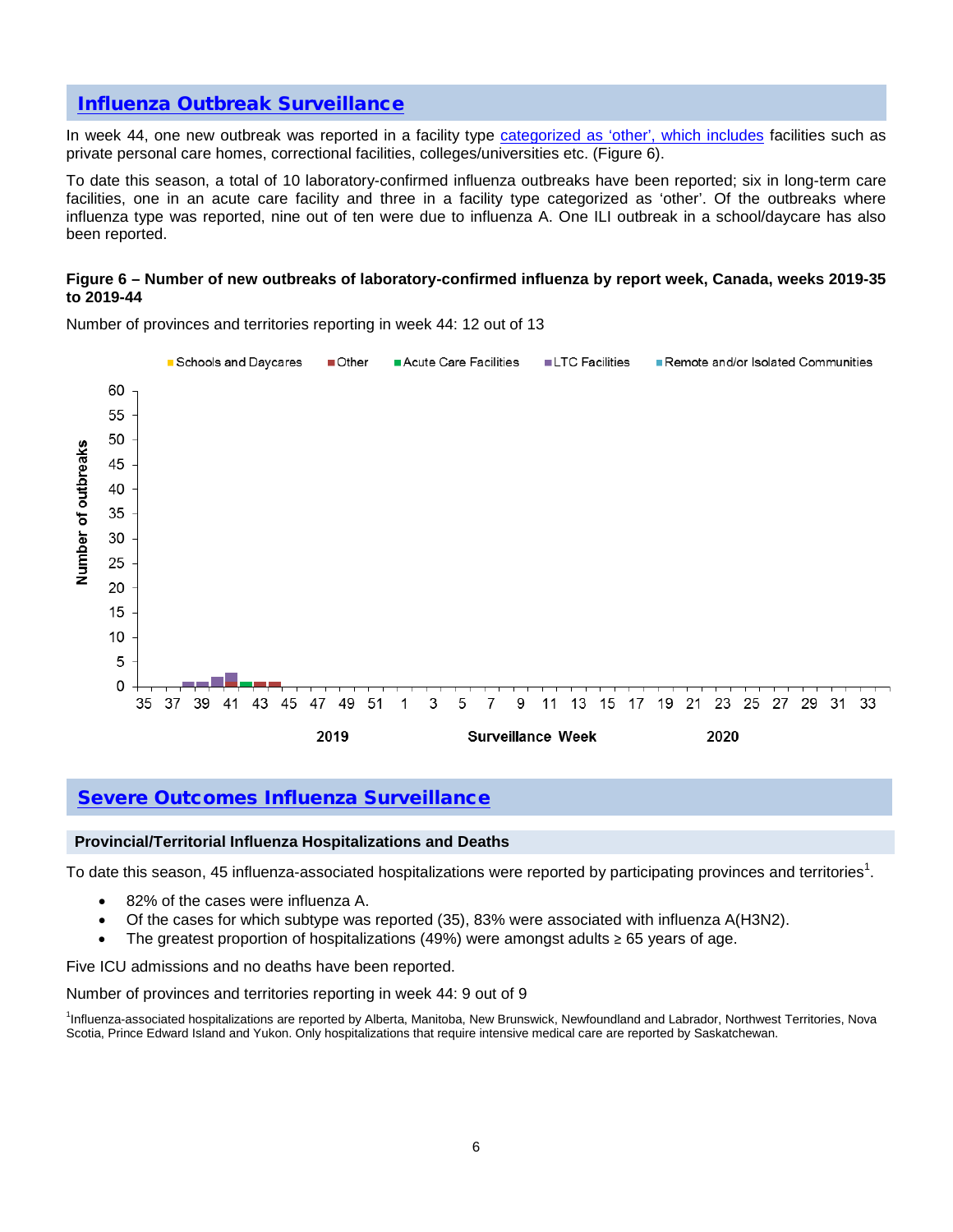## **Pediatric Influenza Hospitalizations and Deaths**

In week 44, less than five pediatric (≤16 years of age) laboratory-confirmed influenza-associated hospitalizations were reported by the Immunization Monitoring Program Active (IMPACT) network (Figure 7).

To date this season, 11 pediatric hospitalizations have been reported by the IMPACT network; seven cases associated with influenza A and four with influenza B.





The shaded area represents the maximum and minimum number of cases reported by week from seasons 2014-15 to 2018-19

#### **Adult Influenza Hospitalizations and Deaths**

Surveillance of laboratory-confirmed influenza-associated adult (≥16 years of age) hospitalizations by the Canadian Immunization Research Network (CIRN) Serious Outcomes Surveillance (SOS) network began on November 1st for the 2019-20 season. Data will be included in the next FluWatch report (week 45).

## [Influenza Strain Characterizations](https://www.canada.ca/en/public-health/services/diseases/flu-influenza/influenza-surveillance/about-fluwatch.html#a7)

From September 1 to November 7, 2019, the National Microbiology Laboratory (NML) has characterized 28 influenza viruses (16 A(H3N2), 5 A(H1N1) and 7 influenza B) that were received from Canadian laboratories.

#### **Influenza A(H3N2)**

Over recent years, circulating strains of A(H3N2) have evolved, and are increasingly difficult to characterize by hemagglutination inhibition (HI) assay. Genetic characterization is established by sequencing the hemagglutinin (HA) gene of the influenza viruses to compare their genetic properties.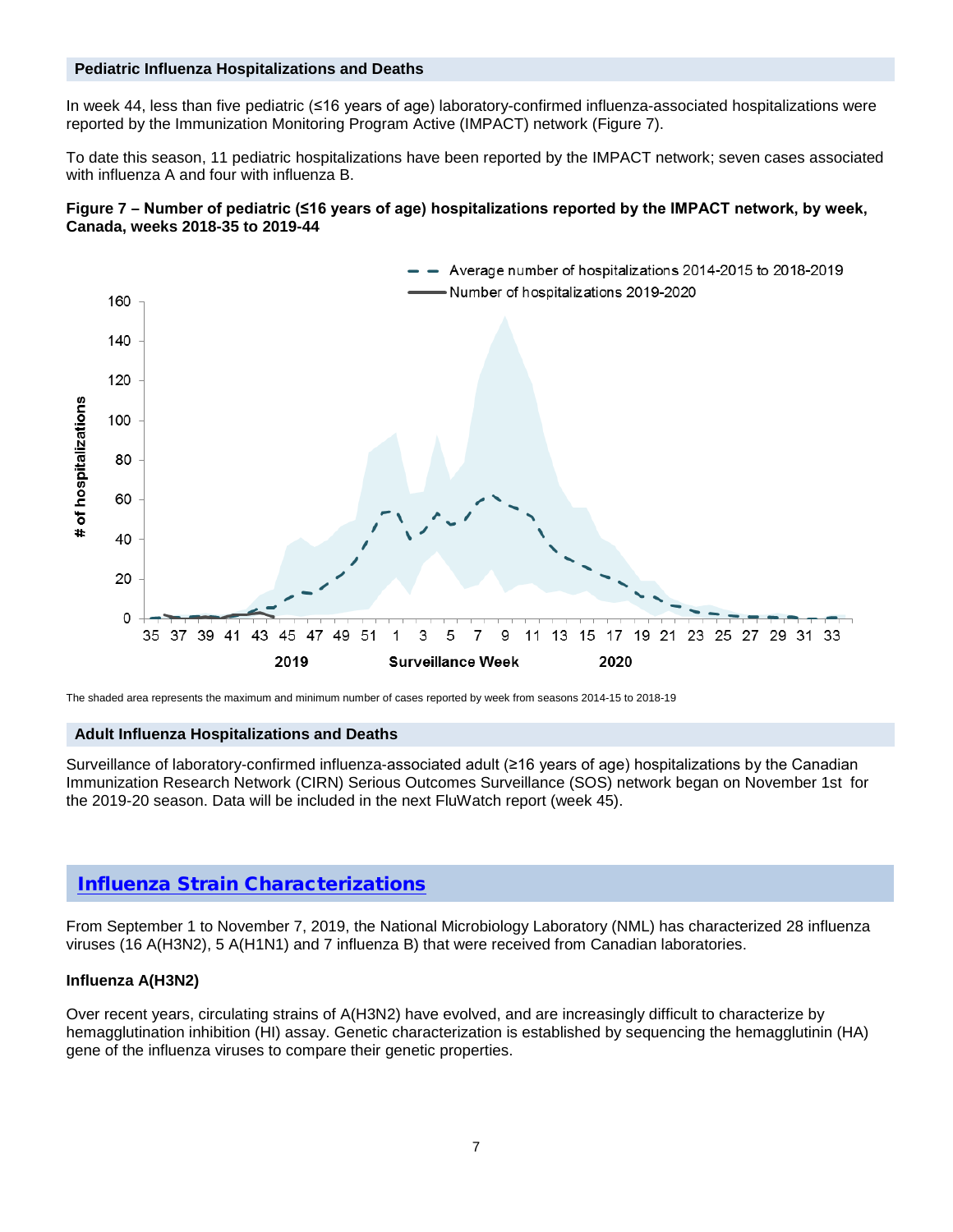## **Antigenic Characterization:**

• All seven influenza A(H3N2) viruses antigenically characterized to date showed reduced titer by HI assay using antiserum raised against egg-propagated A Kansas/14/2017. The antiserum used for the HI assay for A(H3N2) virus characterization this season has been changed from one raised against cell-propated Kansas/14/2017 to one raised against egg-propagated Kansas/14/2017 in order to more accurately distinguish the antigenic characteristics of viruses from the 3C.2a1b and 3C.3a genetic subclades.

## **Genetic Characterization:**

All 16 A(H3N2) viruses this season have been genetically characterized, based on sequence analysis of the HA gene.

- Among the 7 A(H3N2) viruses antigenically characterized as showing reduced titer by HI assay to A/Kansas/14/2017.
	- o All viruses belonged to genetic group 3C.2a1b.
- Among the 9 A(H3N2) viruses which did not grow to sufficient hemagglutination titer for antigenic characterization by HI assay:
	- o All viruses belonged to genetic subclade 3C.2a1b.

A/Kansas/14/2017 belongs to genetic group 3C.3a and is the influenza A(H3N2) component of the 2019-20 Northern Hemisphere influenza vaccine.

## **Influenza A(H1N1)**

• Five A(H1N1) viruses characterized were antigenically similar to A/Brisbane/02/2018 by HI testing using antiserum raised against egg-propagated A/Brisbane/02/2018.

A/Brisbane/02/2018 is the influenza A(H1N1) component of the 2019-20 Northern Hemisphere influenza vaccine.

### **Influenza B**

Of the seven influenza B viruses antigenically characterized this season:

- Two influenza B viruses were antigenically similar to B/Colorado/06/2017 by HI assay using antiserum raised against cell culture-propagated B/Colorado/06/2017.
- Five influenza B viruses showed reduced titer by HI assay to B/Colorado/06/2017. Sequence analysis showed that :
	- $\circ$  All of these viruses had a three amino acid deletion (162-164) in the HA gene.

The recommended influenza B components for the 2019-20 Northern Hemisphere influenza vaccine are B/Colorado/06/2017 (Victoria lineage) and B/Phuket/3073/2013 (Yamagata lineage). B/Phuket/3073/2013 is included in the quadrivalent influenza vaccine.

## [Antiviral Resistance](https://www.canada.ca/en/public-health/services/diseases/flu-influenza/influenza-surveillance/about-fluwatch.html#a7)

The National Microbiology Laboratory (NML) also tests influenza viruses received from Canadian laboratories for antiviral resistance.

#### **Oseltamivir:**

24 influenza viruses (13 A(H3N2), 5 A(H1N1) and 6 B) were tested for resistance to oseltamivir:

All influenza viruses tested were sensitive to oseltamivir.

## **Zanamivir:**

24 influenza viruses (13 A(H3N2), 5 A(H1N1) and 6 B) were tested for resistance to zanamivir:

• All influenza viruses tested were sensitive to zanamivir.